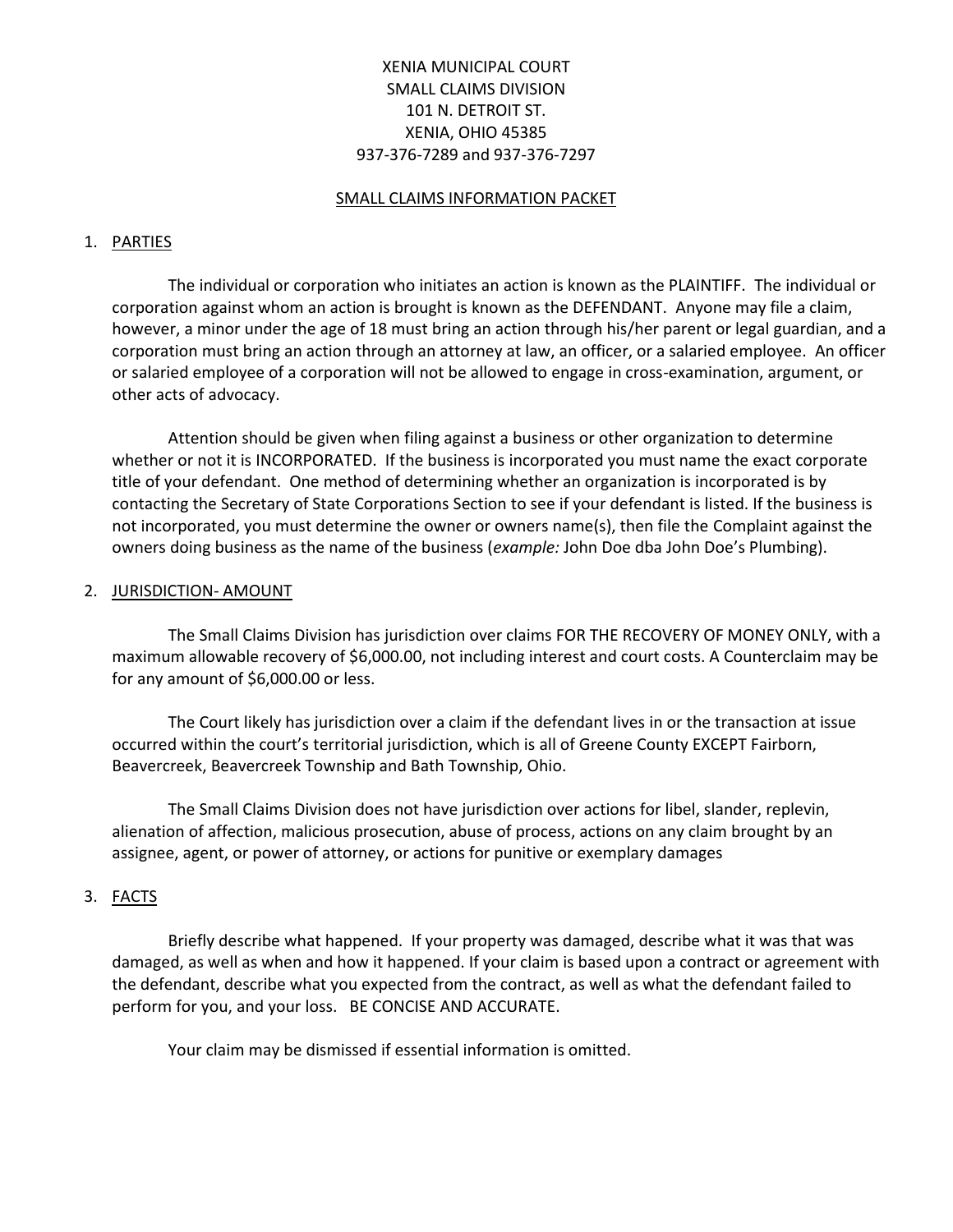# 4. EVIDENCE

**You must provide the Court with copies of all documents (receipts, contracts, checks, etc.) that substantiate your claim and a set for each defendant at the time of trial. The Court will keep no originals. (Example: If you have 1 Defendant – you will need 2 sets of Exhibits 1 for the Defendant and 1 for the Court.)**

Although you may prepare and present your case in any manner you see fit, you should have evidence to support your claim. And, although you believe that the defendant owes you a sum of money, to prevail at trial you need to convince the Judge that your claim is valid. As the Plaintiff, you will have the BURDEN OF PROOF AND WILL BE EXPECTED TO PROVE YOUR CASE BY THE GREATER WEIGHT OF EVIDENCE.

Claims for property damage should always be accompanied by estimates of repair or loss. A MINIMUM OF TWO (2) ESTIMATES IS PREFERRED, but you may provide more or less, however you wish to present your case. Additionally, if damage is to your motor vehicle, YOU MUST PRESENT A CERTIFICATE OF TITLE AS EVIDENCE OF OWNERSHIP TO THE JUDGE.

Written agreements, documents, photographs, and tangible items are evidence as well as is your own testimony and testimony from your witnesses. The clerk will issue subpoenas for witnesses if requested. You must pay the witness fee and file your request at least 14 days prior to your hearing date in order to give the bailiff or sheriff sufficient time to serve the witness with the subpoena. If you file a subpoena request less than 14 days before your trial, the Court cannot assure you that the subpoena will be served in time for your witness to appear.

#### 5. FILING FEE/WITNESS FEES

The filing fee is \$70.00 for one Defendant and \$20.00 for each additional Defendant. You will be assigned a date for trial upon filing the Complaint. BE SURE TO APPEAR AT THE TRIAL OR YOUR CASE WILL BE DISMISSED. IF YOU SETTLE OUT OF COURT BEFORE THE TRIAL, PLEASE NOTIFY THE SMALL CLAIMS DIVISIONS AND ASK FOR THE CASE TO BE DISMISSED.

The filing fee to file a Counterclaim is \$30.00.

Witness fees and mileage must be paid to persons you subpoena to your Trial. The Clerk's Office can tell you the exact amounts. ALL WITNESS FEES AND MILEAGE MUST BE PAID IN FULL AT THE TIME YOU FILE THE PAPERWORK TO SUBPOENA ANYONE TO YOUR TRIAL.

#### 6. SERVICE OF PROCESS

Before your case may come to trial, the Court must have evidence that the defendant has received notice of the Complaint filed against him/her as well as notice of the trial date. In Ohio, the principal method of service is by certified mail. If the certified mail is returned unclaimed or refused, you then may request service by ordinary mail. In the event that there has been a failure to deliver notice to the defendant, the Small Claims Clerk will notify you by mail to obtain a current address of the defendant. THE SMALL CLAIMS DIVISION DOES NOT PROVIDE LOCATOR SERVICE FOR DEFENDANTS WITH AN UNKNOWN ADDRESS.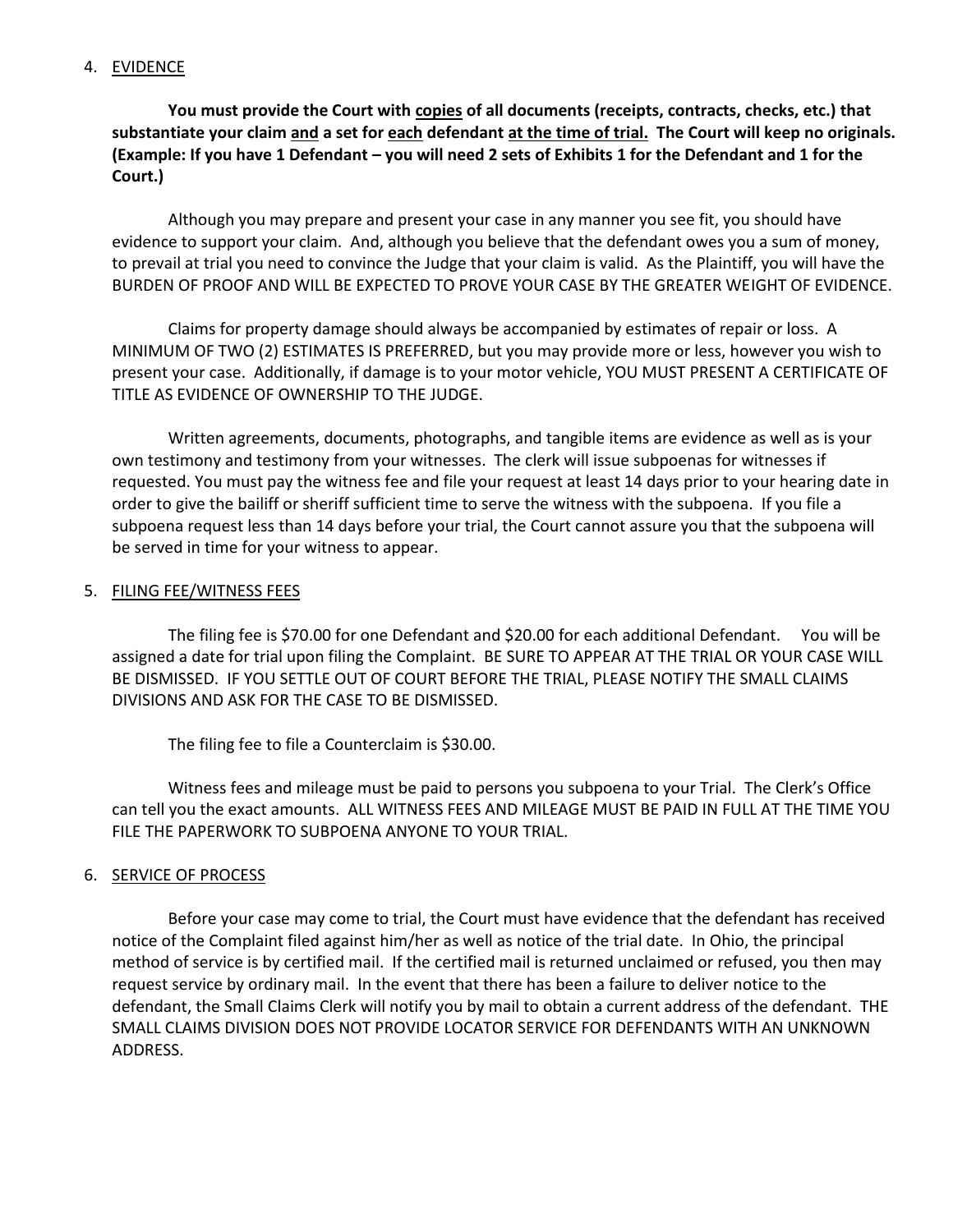# 7. TRANSFER

Just as you have elected to file your claim in the Small Claims Division of the Court rather than in the regular Civil Division, the Defendant has the right to transfer the case out of the Small Claims Division into the Civil Division. The Defendant may do this in order to preserve his/her right to a trial by jury. The Defendant may due this so that the more formal Rules of Civil Procedure will be applicable.

Once transferred, the case will no longer be on the Small Claims Docket and a new trial date will be scheduled in the Civil Division. When a case is transferred into the Civil Division of the court, the process to move a case to judgment is more involved and the Plaintiff may wish to consult with an attorney. If the Plaintiff/Defendant does not wish to consult with an attorney, it may be in the best interest of the parties to research the legal procedures necessary to go forward in the Civil Division of the Court.

There is a \$50.00 filing fee to transfer a case from Small Claims to the regular Civil Division. The Court cannot provide the required forms for a transfer. A party may wish to consult with an attorney regarding transferring a case from Small Claims Court.

# 8. TRIAL

At the trial you will have an opportunity to present your arguments and your evidence to the Court. You will also have an opportunity to ask questions of the Defendant and any witnesses in order to bring out points in your favor. The Defendant will also have an opportunity to present his/her evidence and ask questions of you and your witnesses.

PRESENT FACTS - NOT YOUR FEELINGS TOWARD THE DEFENDANT. You will be furnished a copy of the judgment at the Clerks' office if the Judge announces his/her decision from the bench. Otherwise, you will receive a copy by mail as soon as the Judge makes a decision.

#### 9. SETTLEMENT

Please notify the Court **in writing** if you have settled your case with the other party and you wish to have your case dismissed. Notifying the Court in this manner may allow another case to be heard during your allotted time slot.

#### 10. AFTER JUDGMENT

If Judgment is rendered in your favor and you need assistance with the forms necessary to collect on a judgment, some forms that may be of assistance to you are available in the Small Claims Division of the Clerk's Office. You may wish to consult with an attorney about how to try to collect any judgment you receive.

There is a thirty-day (30) appeal period before you can proceed with collection of any judgment. Do not ask the Judge how to collect a judgment during your trial. IF YOU OBTAIN A JUDGMENT IN YOUR FAVOR AND IT HAS BEEN PAID IN FULL, YOU MUST FILE AN ENTRY OF SATISFACTION OF JUDGMENT.

The Court cannot practice law for you or locate Defendant's assets such as bank accounts, names and addresses of employers, real estate, motor vehicles etc.

**THIS PACKET IS FOR INFORMATION PURPOSES ONLY. COURT STAFF ARE NOT PERMITTED TO HELP YOU WITH FORMS OR WITH YOUR CASE. ANY QUESTIONS YOU HAVE SHOULD BE ADDRESSED TO AN ATTORNEY.**